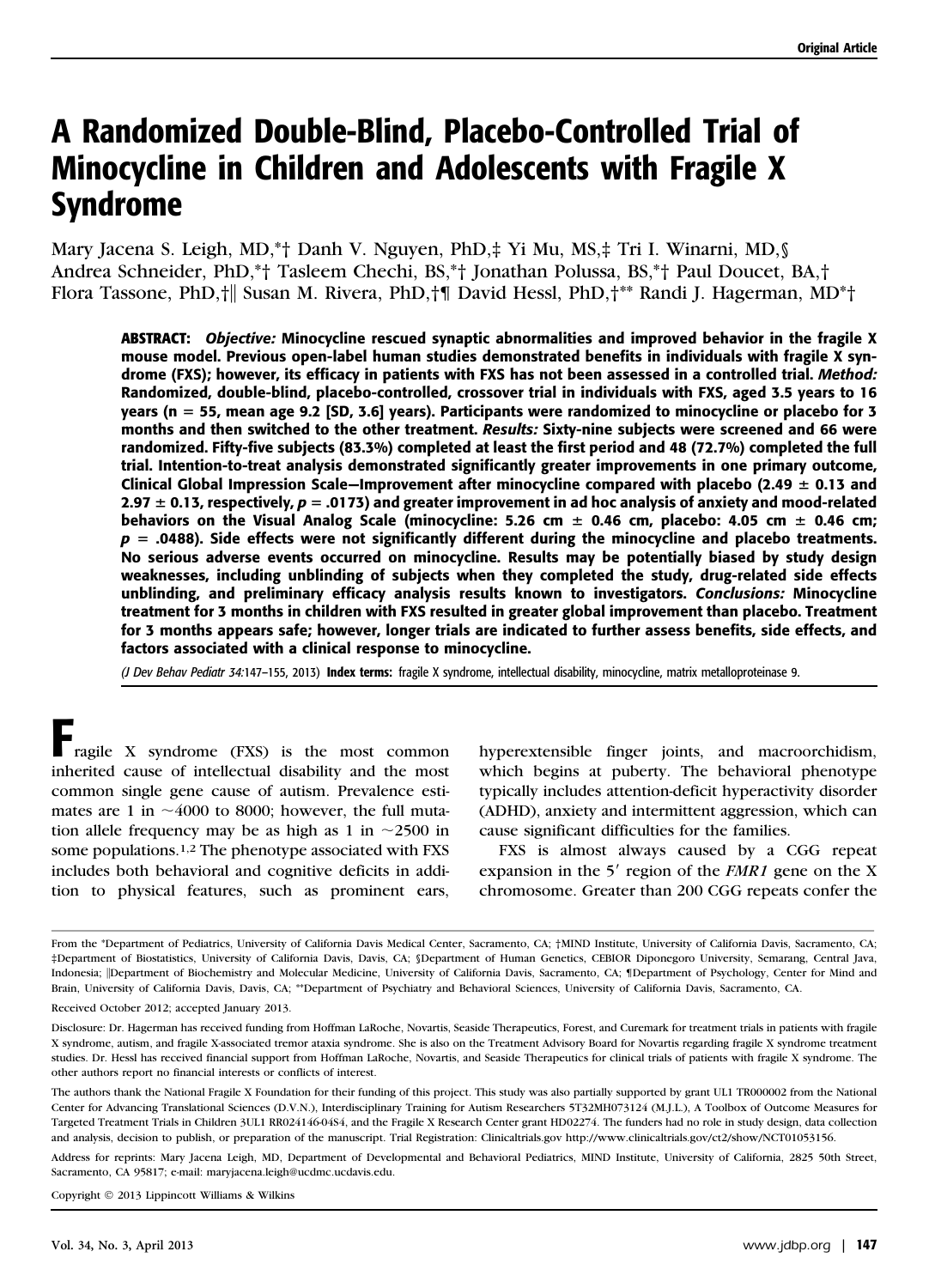full mutation, leading to silencing of the gene and a deficit of the gene's product, fragile X mental retardation protein (FMRP). The FMRP is a key regulator of translation of many messenger RNAs into their specific proteins, so that the deficiency of FMRP leads to upregulation of many proteins important for synaptic plasticity.3–<sup>5</sup>

The lack of FMRP in individuals with FXS leads to upregulation of downstream components of the metabotropic glutamate receptor (mGluR) 5 pathways.6 For further discussion of this, please refer to Dolen et al.7 The mGluR5 negative modulators represent the first targeted treatment for FXS and have been found to be helpful in animal models of FXS.8 In individuals with FXS, mGluR5 antagonists, including fenobam and AFQ056, have shown preliminary evidence of efficacy in initial studies.9,10 Lithium is also a targeted treatment for FXS as it decreases mGluR5 activated translation and was found to be efficacious in an open-label trial in individuals with FXS.11 Another potential pathway that may be targeted in the treatment of FXS is the gamma-aminobutyric acid (GABA) system, which is downregulated in FXS, and in a recent randomized-controlled phase II trial, treatment with arbaclofen, a GABA type B agonist, led to improvements in social avoidance and behavior in individuals with FXS but is not yet available for prescription.12

The lack of FMRP in individuals with FXS is also associated with alterations in the expression of a number of proteins, including matrix metalloproteinase (MMP) 9.13 Matrix metalloproteinases are endopeptidases (please see Sternlicht and Werb<sup>14</sup> for further discussion of their role in the cell), and MMP9 has been found to be fundamental in modulating hippocampal synaptic physiology and plasticity.15 In the Fmr1 knock out (KO) mouse model for FXS, MMP9 levels were found to be elevated in the hippocampus and lowered by minocycline treatment.13 Minocycline is a semisynthetic tetracycline derivative that has been available since the 1970s, and its potential as a neuroprotective agent was first investigated by Yrjanheikki et al<sup>16</sup> as a possible treatment for cerebral ischemia. Bilousova et al<sup>13</sup> found that early treatment with minocycline  $(< 4$  weeks) after birth led to maturation of the immature dendritic spines found in the Fmr1 KO mice, suggesting that dendritic maturation may be related to minocycline's lowering of MMP9. Improvements in anxiety and cognition were also seen in the treated mice.13 In the Drosophila model of FXS, overexpression of the only tissue inhibitor of MMPs, tissue inhibitor of metalloproteinase, prevented the synaptic defects seen in the dfmr1 mutants and minocycline treatment was found to normalize synaptic structure.17 Minocycline treatment was also found to normalize ultrasonic vocalizations of Fmr1 KO mice during mating.<sup>18</sup>

Minocycline is not only a common treatment for multiple conditions including acne vulgaris and infectious diseases, such as rocky mountain spotted fever, but has also been found to have neuroprotective effects.19 It has a well-defined side effect profile including gastrointestinal

problems ranging from stomach upset to the rare possibility of pseudomembranous colitis, tooth and oral cavity discoloration, a lupus-like syndrome, increased photosensitivity, pseudotumor cerebri, and autoimmune hepatitis.20 Because of the possibility of graying of the permanent teeth, minocycline is generally not recommended in children aged younger than 8 years (as mineralization of the teeth is not complete until after that age), unless there are no other medications that are likely to be effective.

The benefits of minocycline demonstrated in the KO mouse model prompted studies to investigate the effects of minocycline in individuals with FXS. Utari et al reported a survey of caregivers of children and adults with FXS who were treated with minocycline clinically for at least 2 weeks. Side effects were seen in 39.6% and caregivers reported improvements in language, attention, social communication, and/or anxiety in approximately 70%.21 Paribello et al conducted an open-label add-on trial of minocycline in individuals with FXS aged 13 years to 32 years. Minocycline treatment, well tolerated in this study, was associated with improvements in behavior.22 The results of these studies have stimulated a larger randomized, double-blind study reported here.

#### Objective/Hypothesis

Our objectives in this study were to determine the behavioral effects of minocycline through a randomized, double-blind, placebo-controlled crossover trial. Side effects were closely monitored to assess the tolerability of minocycline treatment. Our hypothesis was that minocycline reduces problematic behaviors and that it is safe for use in children with fragile X syndrome (FXS) aged 3.5 years to 16 years for 3 months. We sought to examine the role of age, gender, methylation status, concomitant medication use, full scale intelligence quotient (IQ), and severity of autistic behaviors on the effects of minocycline in children with FXS.

#### METHODS

## Study Design and Patients

This was a 6-month, single center, placebo-controlled, double-blind crossover trial of minocycline treatment. Participants received 3 months of treatment with minocycline and 3 months of treatment with placebo. There was no washout between the 2 treatment periods. Recruitment occurred from January 2010 to June 2011, with the last participants completing the study in December 2011. Results were disclosed at the end of the trial for each patient. Patients were recruited through the University of California Davis (UC Davis) Medical Investigation of Neurodevelopmental Disorders (MIND) Institute's Fragile X Research and Treatment Center and through the National Institute of Health's ClinicalTrials.gov registry.

Inclusion criteria included a diagnosis of fragile X syndrome (FXS) confirmed by FMR1 DNA testing, age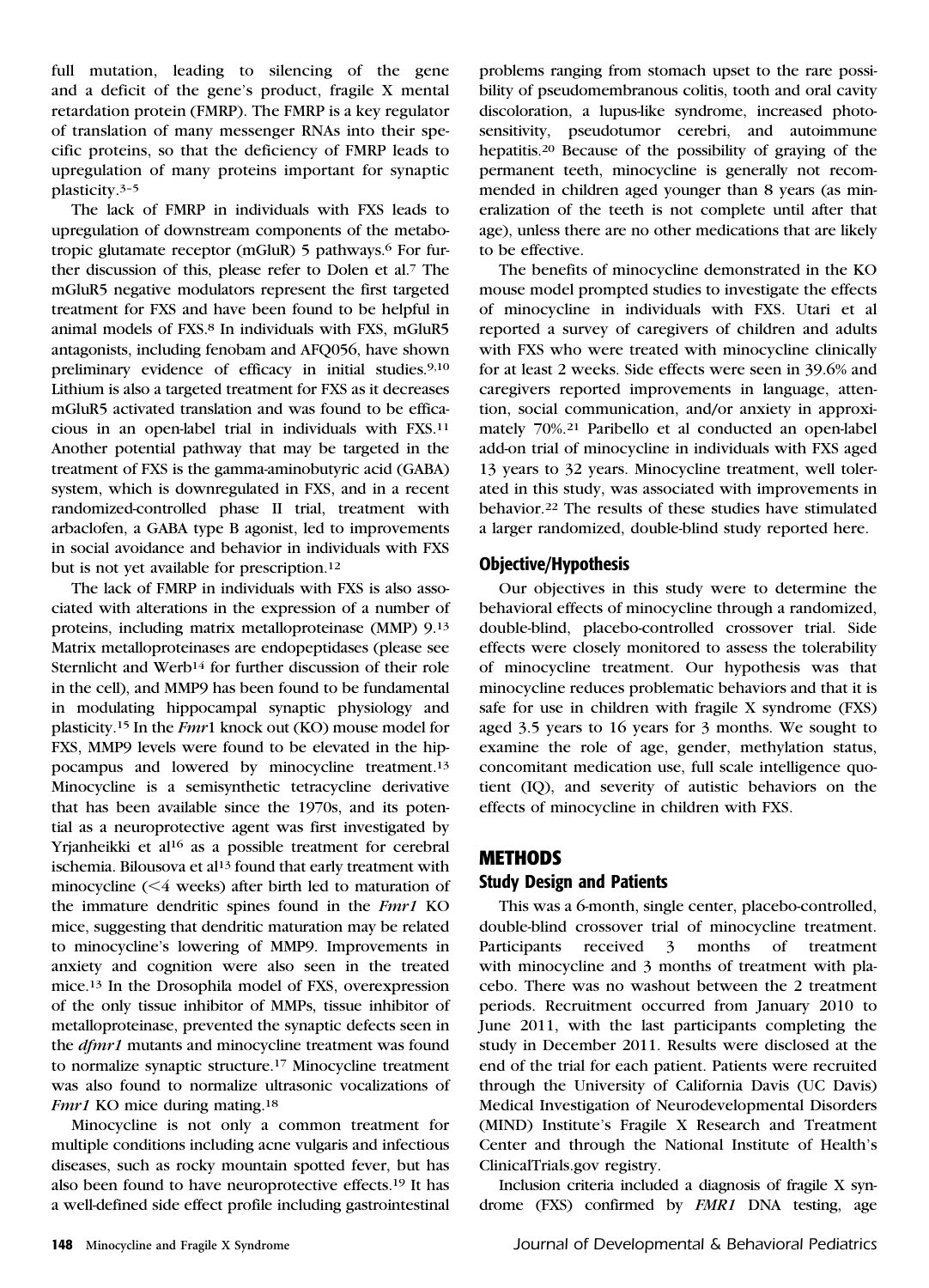between 3.5 years and 16 years and a stable regimen of pharmacological treatment for at least 4 weeks before study entry. Both male and female individuals were included.

Exclusion criteria included those who were previously treated with minocycline, plan to change pharmacological intervention during the study, or had an allergy to minocycline or tetracycline. There were no exclusions for concomitant medication use.

Informed consent was obtained from caregivers before participation and an assent was also obtained from patients aged 12 years or older. Because of our vulnerable subject population's cognitive impairment, signatures were not always obtained on the assent, but patients were verbally briefed on the study description. The study was approved by the UC Davis Institutional Review Board.

#### Randomization

Potential participants were assessed initially by telephone with a screening questionnaire for inclusion and exclusion criteria. Participants who met eligibility criteria were scheduled for a baseline visit. After clinicians determined a participant was eligible, randomization was done by the UC Davis Medical Center Investigational Drug Service based on order of receipt of study medication prescription. The random allocation sequence to 3 months of minocycline or placebo first was generated via an online randomization program. No block randomization was done. All study personnel, investigators, and participants were blinded to treatment assigned until completion of the trial period.

#### Intervention

Study medication consisted of identical appearing capsules. The placebo contained the same inactive ingredient as the minocycline capsules, methylcellulose. Medication dosage was assigned based on weight, with patients weighing up to 25 kg receiving 25 mg once daily, those weighing between 25 kg and 45 kg receiving 50 mg once daily, and those weighing  $>45$  kg receiving 100 mg once daily. Patients were advised to avoid dairy products at least 30 minutes before and after taking study medication because of the possibility of minocycline chelating with calcium, thus decreasing absorption. Participants who were not able to swallow the capsules were allowed to mix the capsule contents with nondairy food. After patients were treated for 3 months with either minocycline or placebo, they were crossed over and treated for the following 3 months with the alternate therapy.

## Assessments, Follow-Up, and Dose Monitoring

At baseline before the first treatment period, each patient underwent standardized cognitive testing as appropriate for age and expressive language level. Testing was administered by a licensed psychologist or psychometrist with experience testing individuals with fragile X syndrome (FXS). Measures used were the Stanford Binet 5th Edition,<sup>23</sup> Wechsler Abbreviated Scale for Intelligence,<sup>24</sup> Mullen Scales of Early Learning,25 or the Leiter-Revised.26 An

Autism Diagnostic Observation Schedule (ADOS), and Diagnostic and Statistical Manual of Mental Disorders, Text Revision IV, diagnostic criteria were used to evaluate participants for an autism spectrum disorder (ASD), which was determined by clinician consensus.

At all visits, patients had a medical evaluation, which included a detailed medical history, therapeutic intervention review, medication review, side effects checklist, and physical examination. The physicians discussed potential side effects with caregivers and patients including but not limited to the possibility of discoloration of the teeth, particularly in those aged younger than 8 years, gastrointestinal problems, increased sun sensitivity, idiopathic intracranial hypertension, and a drug-induced lupus-like reaction.

Primary and secondary outcome measures were performed at baseline, repeated after 3 months at the end of the patients' first treatment arm, and then at 6 months after the second arm. The primary outcome measures were the Clinical Global Impressions Scale—Improvement (CGI-I) and the Visual Analog Scale (VAS) for severity of target behaviors for the most significant symptoms that caregivers wanted to see improve (VAS1, severity of target behavior 1). The CGI-I uses history from primary caregivers and incorporates it into a 7-step clinical rating for follow-up throughout treatment, from 1 "very much improved" to 7 "very much worse." A VAS is used to represent a caregiver's assessment of given behaviors, which were chosen by the parents. Caregivers marked a 10-cm horizontal line representing a visual continuum of each behavior from "worst behavior" to "behavior not a problem." Visual analog scales have been used in multiple prior studies to evaluate conditions such as anxiety, depression, and quality of life.27–<sup>29</sup>

Secondary outcome measures were the VAS for severity of target symptoms rated second and third by the parents (VAS2 and VAS3, severity of target behavior 2 and 3, respectively), Aberrant Behavior Checklist Community Edition (ABC-C) composite score and subscales and subscales that have been validated for the FXS population, the Expressive Vocabulary Test Second Edition (EVT-2), and Vineland Adaptive Behavior Scale (VABS)-II. The original and revised versions of the ABC-C were used to quantify the severity of a patient's behaviors.30,31 The EVT-2 assesses language development through a participant's 1-word synonym response to visual stimuli.32 The VABS-II was used to assess adaptive skills.33

Along with participants being followed up with clinic visits every 3 months for up to 6 months, phone calls took place throughout the study (on days 7, 30, 60, 120, 150, and 180) to review concomitant medications and list of questions regarding common side effects seen with minocycline.

#### Molecular Measures

A blood sample for FMR1 molecular measures, including CGG repeat size, and methylation status was obtained from each participant or results were provided by caregivers.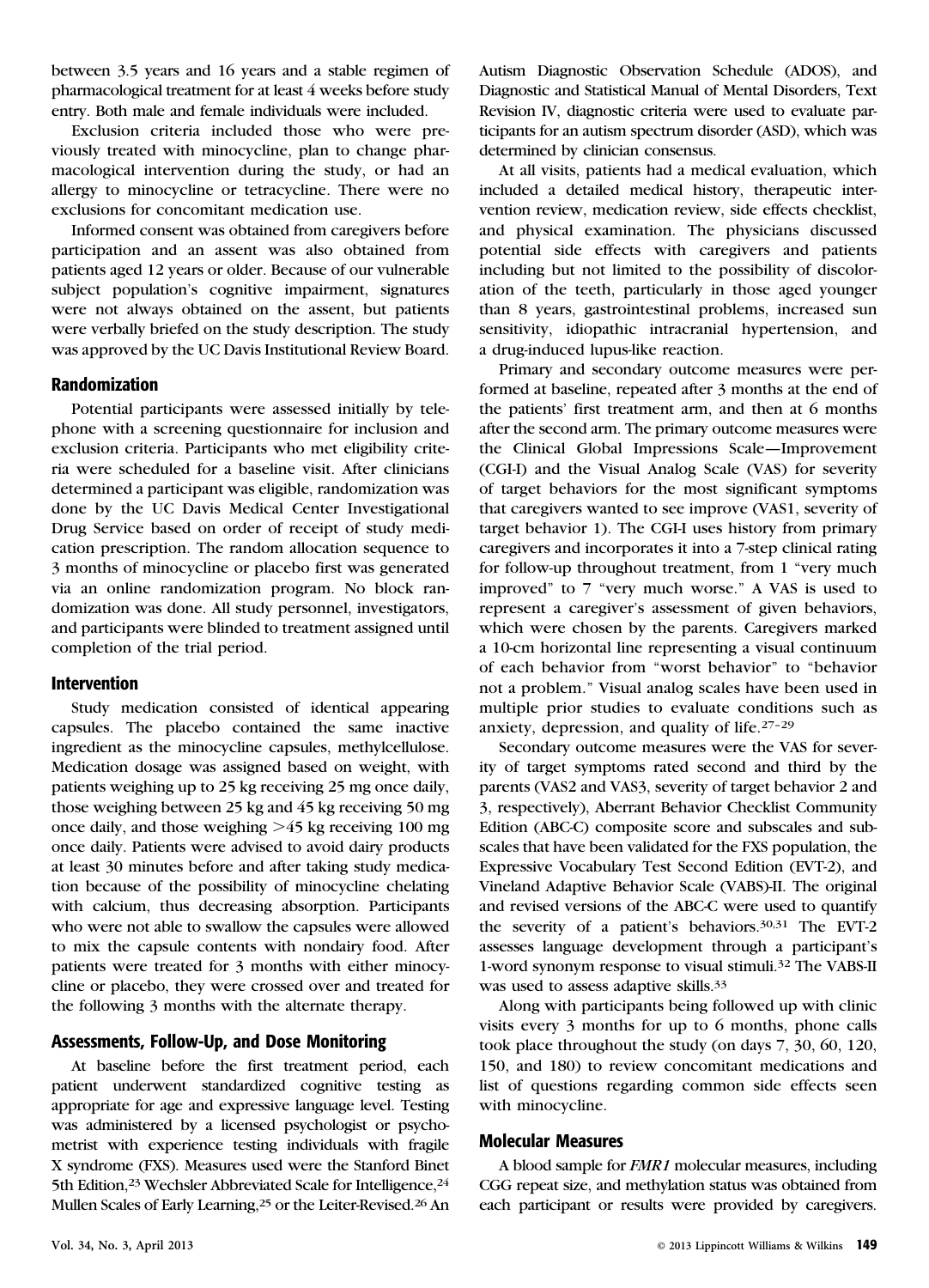Southern Blot and polymerase chain reaction-based genotyping were performed as previously described.34

#### Statistical Analysis

The model to assess efficacy was a linear mixed-effect (LME) model for repeated measures in a minocycline/ placebo, 2-period cross-over trial. The model terms included treatment, period, and baseline measurement if available. Estimation was based on restricted maximum likelihood and test denominator degrees of freedom was based on the Kenward-Roger approximation. A model including the sequence factor was used to check for a carryover effect. Analysis of secondary measures follows the same approach. In ad hoc analysis, the LME models include baseline covariates to examine their effects, including concomitant medication use, methylation status (full or partial), full scale IQ score, and Autism Diagnostic Observation Schedule (ADOS) total score, gender and age group ( $\leq 8$  or  $\geq 8$  years of age). In ad hoc analysis (not planned a priori) of symptom or behaviors described in the 3 Visual Analog Scale (VAS) symptoms provided by caregivers, we categorized the symptoms into anxiety/ mood symptoms, language-related symptoms, attentiondeficit hyperactivity disorder (ADHD)/impulsive symptoms, or other category. For example, for anxiety/mood,

we defined a combined symptom-specific VAS score as the average of the individual VAS scores for those specific behaviors/symptoms. Similarly, combined VAS scores for language-related symptoms, ADHD/impulsive symptoms or other category were determined. Comparison of baseline and demographic variables between treatment sequences were based on the t test and Fisher's exact test for continuous and categorical variables, respectively. Adverse events (AEs) were summarized by type and severity and compared using the generalized equation estimation approach, and conclusions were the same based on Fisher's exact test. All tests were at level .05, and analyses were implemented in SAS version 9.2.

The study was designed to achieve 85% power to detect a treatment effect size of 0.55 at level alpha  $=$ .025 in a crossover design. The required sample size is 74 but funding limitations limited the number to 66 who were randomized.

# RESULTS

#### **Demographics**

Sixty-nine subjects were assessed for eligibility, 66 of which were randomized into the 2 treatment arms (Fig. 1). Fifty-five subjects (83.3%) completed at least the first period and were included in the intention-to-treat



Figure 1. CONSORT diagram.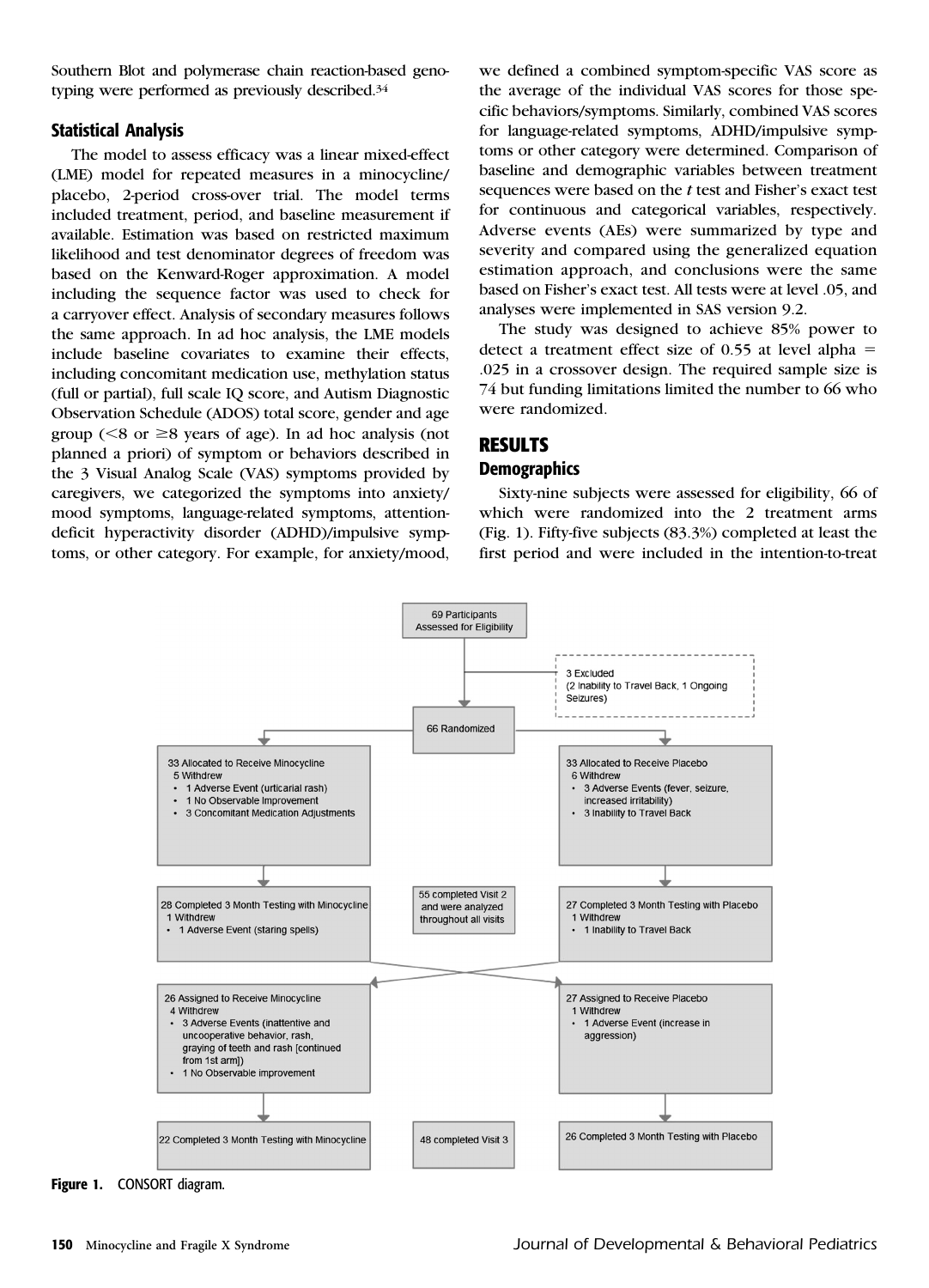analysis. The demographic characteristics of these 55 subjects are shown in Table 1. There was no significant difference between the 2 treatment sequences (minocycline-placebo or placebo-minocycline) for baseline and demographic variables. Forty-eight (72.7%) subjects completed the second period. The majority of subjects in both treatment sequences were boys, race white, and average age of 9.0 years (minocycline-placebo) and 9.4 years (placebo-minocycline).

#### Primary Outcome Measures

The primary outcome measures are Clinical Global Impressions Scale—Improvement (CGI-I) and Visual Analog Scale (VAS) 1 score (severity of target behavior 1). Minocycline showed statistically significant improvement in CGI-I (2.49  $\pm$  0.13) compared with placebo (2.97  $\pm$ 0.13;  $p = .0173$ ; however, there was no difference between treatment groups with respect to VAS1  $(p = .67)$ . See Table 2 (items 1 and 2a). Although statistically significant, the CGI-I improvement (average of 0.5 points) was modest. The average VAS scores were rated as more improved on minocycline than placebo, but the difference was not significant. The largest improvement trend was for the VAS2 score (severity for target behavior 2) (minocycline:  $4.91 \text{ cm} \pm 0.31 \text{ cm}$ , placebo:  $4.16 \text{ cm} \pm$ 0.29 cm;  $p = .0607$ ), a secondary measure.

## Ad Hoc Analysis of VAS by Behavior Category

We performed an ad hoc analysis (not planned a priori) of Visual Analog Scale (VAS) scores 1 to 3 by behavior category, as detailed in the "Statistical Analysis" section; see Table 1—item 2b. When the VAS behaviors were grouped by behavior category, minocycline was associated with a significantly greater improvement in anxiety and mood-related behaviors (minocycline: 5.26 cm  $\pm$  0.46 cm, placebo 4.05 cm  $\pm$  0.46 cm;  $p = .0488$ ). Greater improvement was observed also for the "other" category, which included being organized, potty training, self-calming/self soothing, verbal initiation for play, chewing objects, overstuffing, scratching stomach, belching, running away, noncompliance/defiance, and self injury. No significant carryover effects were observed from the first treatment period to the next.

## Secondary Outcome Measures

We did not observe any significant treatment effect with respect to secondary measures, which included the Aberrant Behavior Checklist Community Edition (ABC-C), fragile X specific ABC-C, Vineland Adaptive Behavior Scale (VABS)-II, Expressive Vocabulary Test Second Edition (EVT-2), and Visual Analog Scale (VAS) 2 and VAS3.

#### Table 1. Demographics

|                              | Minocycline-Placebo |       |         | Placebo-Minocycline |         |                |                  |
|------------------------------|---------------------|-------|---------|---------------------|---------|----------------|------------------|
|                              | ${\bf N}$           | Mean  | SD      | ${\bf N}$           | Mean    | ${\bf SD}$     | $\boldsymbol{p}$ |
| Age                          | 28                  | 9.01  | 3.76    | 27                  | 9.40    | 3.39           | .69              |
| Full Scale IQ Standard Score | $20\,$              | 58.75 | 20.72   | 21                  | 52.24   | 11.03          | .22              |
| ADOS Total Score             | $28\,$              | 9.86  | 5.58    | $27\,$              | 9.67    | 5.41           | .90              |
|                              | ${\bf N}$           |       | Percent | ${\bf N}$           | Percent |                | $\boldsymbol{p}$ |
| Age group                    |                     |       |         |                     |         |                |                  |
| Age $< 8$ yr                 | 13                  |       | 46      | 11                  | 41      |                | .79              |
| Age $\geq$ 88 yr             | 15                  |       | 54      | 16                  | 59      |                |                  |
| Gender                       |                     |       |         |                     |         |                |                  |
| Female                       | 5                   |       | 18      | 3                   | 11      |                | .70              |
| Male                         | $23\,$              |       | 82      | 24                  | 89      |                |                  |
| Race                         |                     |       |         |                     |         |                |                  |
| Asian                        | $\sqrt{2}$          |       | 7       | $\overline{4}$      | 15      |                | .88              |
| Black/African American       | $\mathbf{1}$        |       | 4       | $\mathbf{1}$        |         | $\overline{4}$ |                  |
| White                        | 23                  |       | 82      | 20                  | 74      |                |                  |
| Other                        | 2                   |       | 7       | 2                   |         | 7              |                  |
| Concomitant Medication       |                     |       |         |                     |         |                |                  |
| N <sub>O</sub>               | $\overline{7}$      |       | 25      | 11                  | 41      |                | .26              |
| Yes                          | 21                  |       | 75      | 16                  | 59      |                |                  |
| Methylation                  |                     |       |         |                     |         |                |                  |
| Full                         | 14                  |       | 61      | 14                  | 67      |                | .76              |
| Partial                      | 9                   |       | 39      | 7                   | 33      |                |                  |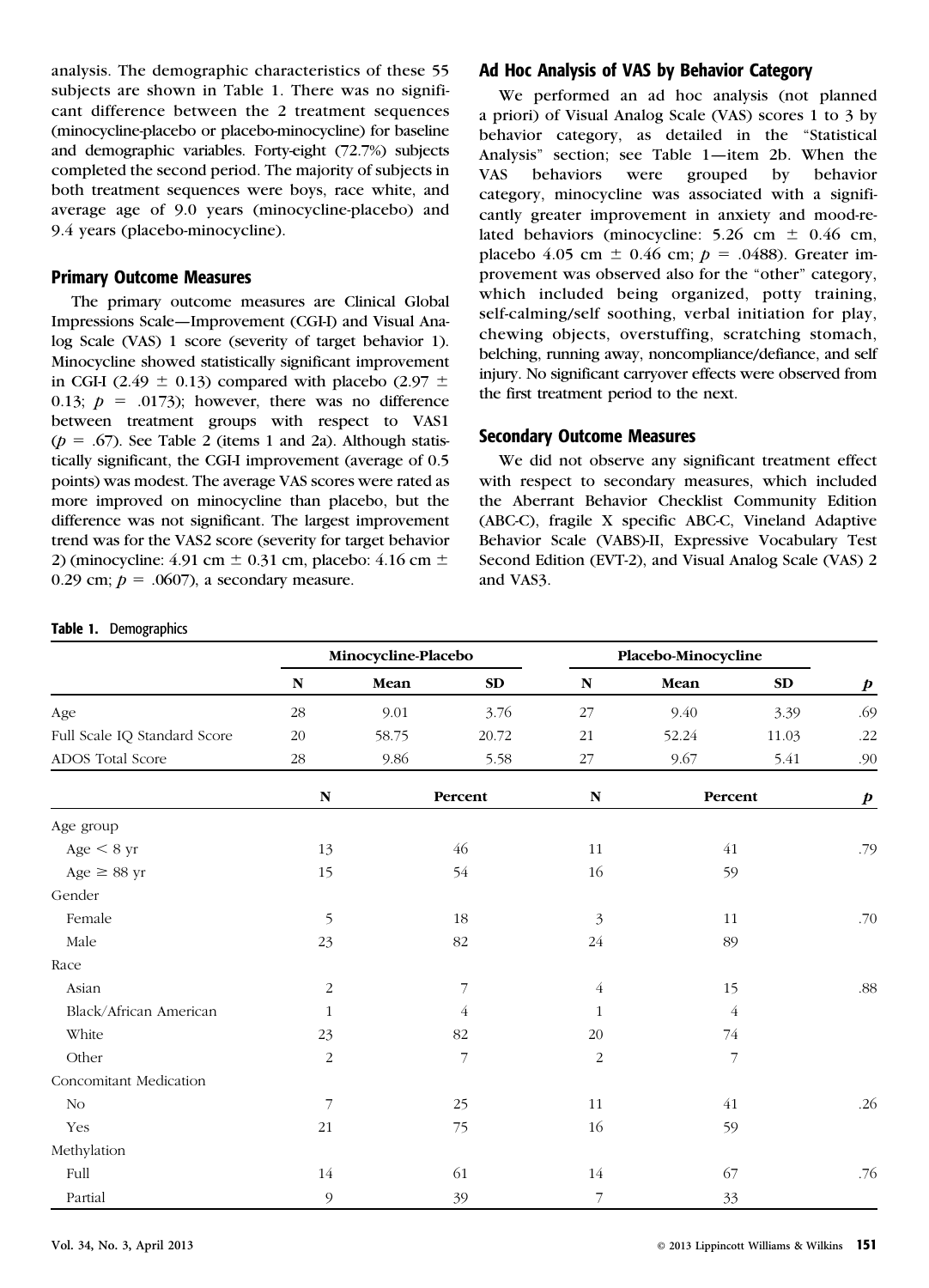|  | Table 2. Primary Outcome Measures and Ad-Hoc Visual Analog Scale (VAS) Analysis |  |  |  |  |  |  |  |
|--|---------------------------------------------------------------------------------|--|--|--|--|--|--|--|
|--|---------------------------------------------------------------------------------|--|--|--|--|--|--|--|

|                                                  | <b>Baseline</b> |      | Minocycline |               | Placebo |               |      |                  |
|--------------------------------------------------|-----------------|------|-------------|---------------|---------|---------------|------|------------------|
|                                                  | N               | Mean | <b>SE</b>   | <b>LSmean</b> | SE      | <b>LSmean</b> | SE   | $\boldsymbol{p}$ |
| 1. Clinical Global Impression—Improvement Scale* | 55              |      |             | 2.49          | 0.13    | 2.97          | 0.13 | .02              |
| 2a. VAS Categorized by Severity                  |                 |      |             |               |         |               |      |                  |
| Visual Analog: Severity of Target Behavior 1*    | 55              | 2.28 | 0.21        | 4.60          | 0.31    | 4.44          | 0.30 | .67              |
| Visual Analog: Severity of Target Behavior 2     | 55              | 2.62 | 0.23        | 4.91          | 0.31    | 4.16          | 0.29 | .06              |
| Visual Analog: Severity of Target Behavior 3     | 50              | 2.80 | 0.27        | 4.88          | 0.36    | 4.13          | 0.35 | $.10\,$          |
| 2b. VAS Categorized by Behavior (Ad-Hoc)         |                 |      |             |               |         |               |      |                  |
| VAS Behavior Category                            |                 |      |             |               |         |               |      |                  |
| Aggression/ADHD                                  | 46              | 2.38 | 0.20        | 4.49          | 0.32    | 4.26          | 0.32 | .53              |
| Anxiety/Mood                                     | 26              | 2.47 | 0.25        | 5.26          | 0.46    | 4.05          | 0.46 | .05              |
| Language/Cognition                               | 37              | 2.58 | 0.30        | 4.99          | 0.37    | 4.67          | 0.34 | .51              |
| Other                                            | 12              | 3.49 | 0.66        | 5.84          | 0.54    | 3.41          | 0.54 | .009             |

ADHD, attention-deficit hyperactivity disorder; LSmean, least squares mean; SE, standard error. \*Primary outcome measures, adjusted significance level is .025.

# Baseline Variable Effects

Additional ad hoc analyses explored effects of baseline variables. Baseline concomitant medication use, methylation status (full or partial), full scale IQ score, and Autism Diagnostic Observation Schedule (ADOS) total score were not significant in models of treatment differences. Covariates gender and age group ( $\leq 8$  or  $\geq 8$ ) years of age) were significant in models for Visual Analog Scale (VAS) target behavior 2 only, and trends of treatment effects reported for primary analysis above were similar ( $p = .0345$  and .0458, respectively).

#### Safety and Tolerability of Minocycline

There were 144 adverse events (AEs) reported for 54 subjects (81.8%). Table 3 summarizes the types of AEs. The majority of adverse events were rated as mild (94.4%). There was no significant difference between minocycline and placebo with regard to intensity, relationship to study medication, resolution, and categories of adverse events. The most common adverse events noted were gastrointestinal symptoms including loose stools and decrease in appetite. There was one adverse event rated as "serious," which was a seizure, and when the patient was unblinded, this occurred during the placebo arm. Most side effects resolved. Of note, brown and yellow tooth discolorations were reported during the minocycline trial period for 5 patients. However, most of these discolorations resolved, and their significance is unclear as the tooth staining associated with tetracyclines is typically permanent.

#### **DISCUSSION**

This study is the first double-blind crossover study of minocycline as a targeted treatment in fragile X syndrome (FXS). Prior open-label studies have shown benefits, and our controlled trial showed modest global benefits, but there was also a placebo effect seen. This

study focused on a younger age range than the study by Paribello et al<sup>22</sup> and provides important evidence for the safety of minocycline in the 3.5-year to 15.5-year age range of children with FXS over a 3-month period. Most adverse events (AEs) were mild and no severe AEs occurred with minocycline treatment. However, a concerning long-term side effect of minocycline is graying of the permanent teeth, and this study did not last long enough to assess this in patients who have not had eruption of permanent teeth. It is likely that most will have graying of their permanent teeth and caregivers should be counseled about this. It does not appear that gender, baseline IQ, severity of autism spectrum disorder (ASD)-associated behavior as measured on the Autism Diagnostic Observation Schedule (ADOS), concomitant medication use, or methylation status are associated with benefits seen with minocycline treatment.

This study is important because minocycline is a targeted treatment for FXS that is currently available by prescription, whereas other targeted treatments for FXS including the mGluR5 negative modulators are not. Minocycline has numerous biological effects aside from its effects on MMP9 and has been studied as a neuroprotective agent in diseases such as Huntington's disease and multiple sclerosis.35,36 There are several mechanisms by which minocycline has been theorized to exert its neuroprotective effects including anti-inflammatory effects by inhibiting microglial activation, decreasing caspase activity and through antiapoptotic properties<sup>19,37</sup> (Fig. 2). It is unclear whether these additional neurobiological effects may be beneficial for those with FXS and whether the positive outcome reported here is because of changes in MMP9 levels or additional mechanisms, which require further study.

Study limitations include the short treatment period of only 3 months, as the effects of minocycline may take longer to reach full effect. There was no formal wash out period in the design of the study as there were 3 months in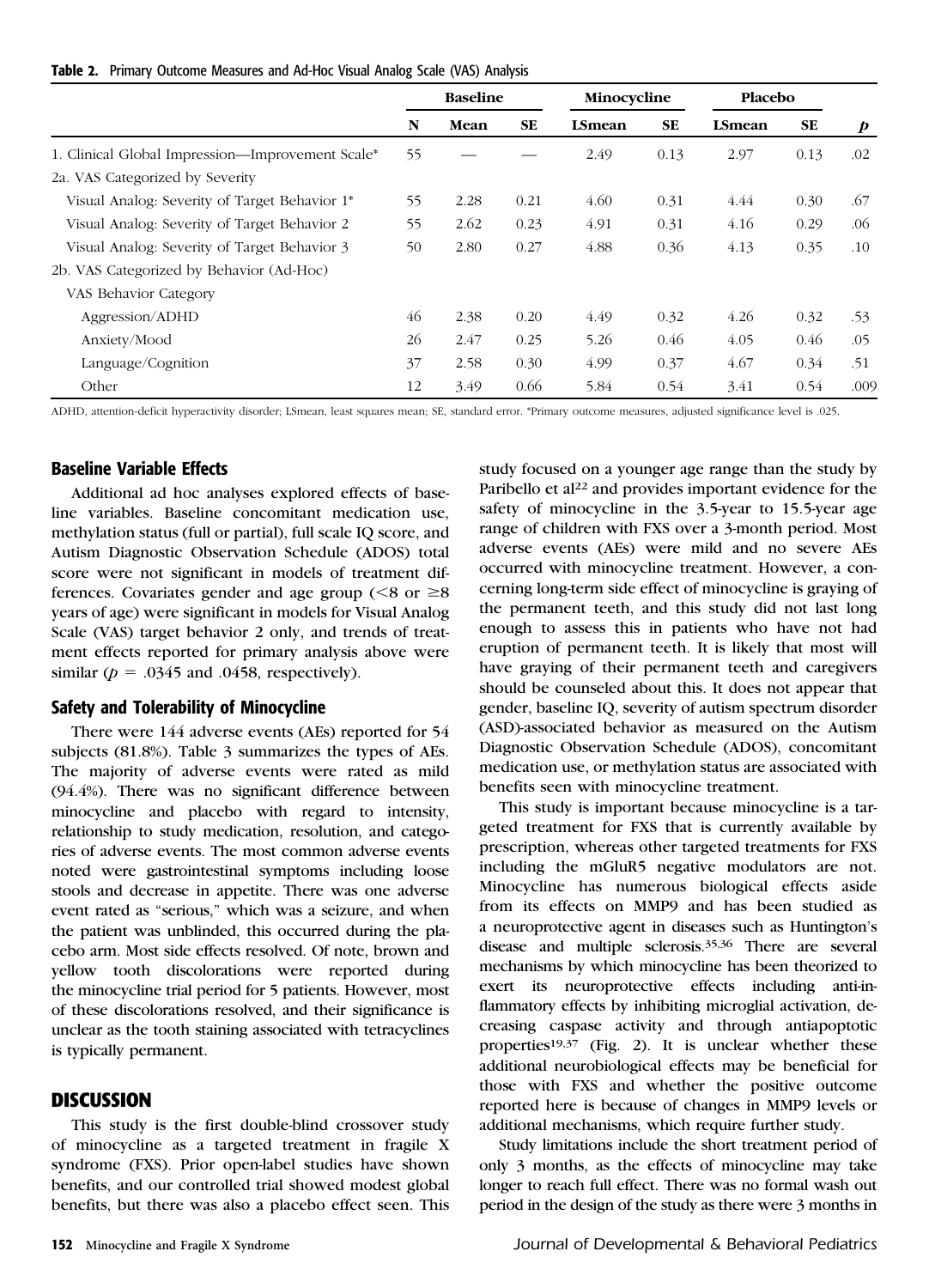|                                                                        | Minocycline      |                  | Placebo          |                |                  |  |
|------------------------------------------------------------------------|------------------|------------------|------------------|----------------|------------------|--|
|                                                                        | ${\bf N}$        | $0/0$            | ${\bf N}$        | $0/0$          | $\boldsymbol{p}$ |  |
| Intensity                                                              |                  |                  |                  |                |                  |  |
| Mild                                                                   | 67               | 94               | 69               | 95             | .63              |  |
| Moderate                                                               | 4                | 6                | 3                | $\overline{4}$ |                  |  |
| Severe                                                                 | $\boldsymbol{0}$ | $\boldsymbol{0}$ | $\mathbf{1}$     | $\mathbf{1}$   |                  |  |
| Drug related                                                           |                  |                  |                  |                |                  |  |
| Probably related                                                       | $\overline{c}$   | $\mathfrak{Z}$   | $\theta$         | $\theta$       | .93              |  |
| Possibly related                                                       | 66               | 93               | 66               | 90             |                  |  |
| Not related                                                            | 3                | $\overline{4}$   | 7                | $10\,$         |                  |  |
| Resolved                                                               |                  |                  |                  |                |                  |  |
| No                                                                     | 5                | $\overline{7}$   | $\mathbf{1}$     | $\mathbf{1}$   | .14              |  |
| Yes                                                                    | 66               | 93               | $72\,$           | 99             |                  |  |
| Adverse Event Type                                                     |                  |                  |                  |                | .38              |  |
| Diarrhea/loose stools                                                  | 15               | 21               | 15               | 21             |                  |  |
| Gastrointestinal upset/vomiting/loss of appetite                       | 9                | 13               | 15               | 21             |                  |  |
| Skin rash/itching/swelling                                             | 12               | 17               | 7                | 10             |                  |  |
| Fever/chills/URI symptoms/sore throat                                  | 6                | $\,8\,$          | 11               | 15             |                  |  |
| Ear infection                                                          | $\mathbf{0}$     | $\overline{0}$   | $\overline{c}$   | 3              |                  |  |
| Fungal skin infection                                                  | 1                | 1                | $\mathbf{1}$     | $\mathbf{1}$   |                  |  |
| Headache                                                               | 4                | 6                | 5                | 7              |                  |  |
| Sunburn/sun sensitivity                                                | 4                | 6                | $\mathbf{1}$     | 1              |                  |  |
| Drowsiness                                                             | 2                | 3                | 3                | $\overline{4}$ |                  |  |
| Increased agitation, aggression, tantrums, uncooperative, irritability | $\mathbf{1}$     | $\mathbf{1}$     | $\overline{4}$   | 5              |                  |  |
| Blue-gray/gray hue to teeth or other tissues                           | 3                | 4                | $\mathbf{1}$     | $\mathbf{1}$   |                  |  |
| Yellowish teeth                                                        | 3                | $\overline{4}$   | $\theta$         | $\theta$       |                  |  |
| Brownish teeth                                                         | 2                | 3                | $\theta$         | $\theta$       |                  |  |
| Dark-colored urine/Changes in urination                                | 1                | $\mathbf{1}$     | $\overline{2}$   | 3              |                  |  |
| Increased appetite                                                     | 2                | 3                | $\mathbf{1}$     | $\mathbf{1}$   |                  |  |
| Trouble sleeping                                                       | 2                | 3                | $\theta$         | $\theta$       |                  |  |
| Seizure/staring spell                                                  | 1                | 1                | $\mathbf{1}$     | $\mathbf{1}$   |                  |  |
| Dizziness/unsteadiness                                                 | $\Omega$         | $\Omega$         | $\mathbf{1}$     | 1              |                  |  |
| Masturbation                                                           | $\mathbf{1}$     | 1                | $\boldsymbol{0}$ | $\theta$       |                  |  |
| Right leg pain                                                         | 1                | $\mathbf{1}$     | $\theta$         | $\theta$       |                  |  |
| Constipation                                                           | $\mathbf{1}$     | $\mathbf{1}$     | $\mathbf{1}$     | $\mathbf{1}$   |                  |  |
| Sneezing, itchy eyes                                                   | $\boldsymbol{0}$ | $\boldsymbol{0}$ | $\mathbf{1}$     | $\mathbf{1}$   |                  |  |
| Pressure equalizing tubes removed                                      | $\boldsymbol{0}$ | $\,0\,$          | $\,1\,$          | $\mathbf{1}$   |                  |  |

URI, upper respiratory infection

between the 2 treatment arms, and it was felt that this would be enough time for the minocycline to be metabolized from the participant's system. Carryover effects are, therefore, possible because the synaptic structural effects of minocycline may persist; this is one limitation of the study. However, the half-life of minocycline is only 15.5 hours and we did not observe a statistically significant carryover effect. It is still unknown whether and how long minocycline may exert beneficial effects once it is discontinued. Minocycline dosing was weight-based, but for optimal effects in FXS, the dosage may have been too

low. Longer trials are needed to address long-term benefits and side effects. We did not observe significant improvement with minocycline treatment over placebo on any of the secondary measures, which may have provided a better indication regarding specific areas of functioning that were responsive to the treatment. An important weakness of the study design is that subjects were unblinded at the time that they completed the study as opposed to the conclusion of the study. This was done for the benefit of the families who wanted to continue on minocycline treatment if it was beneficial to the child. Furthermore,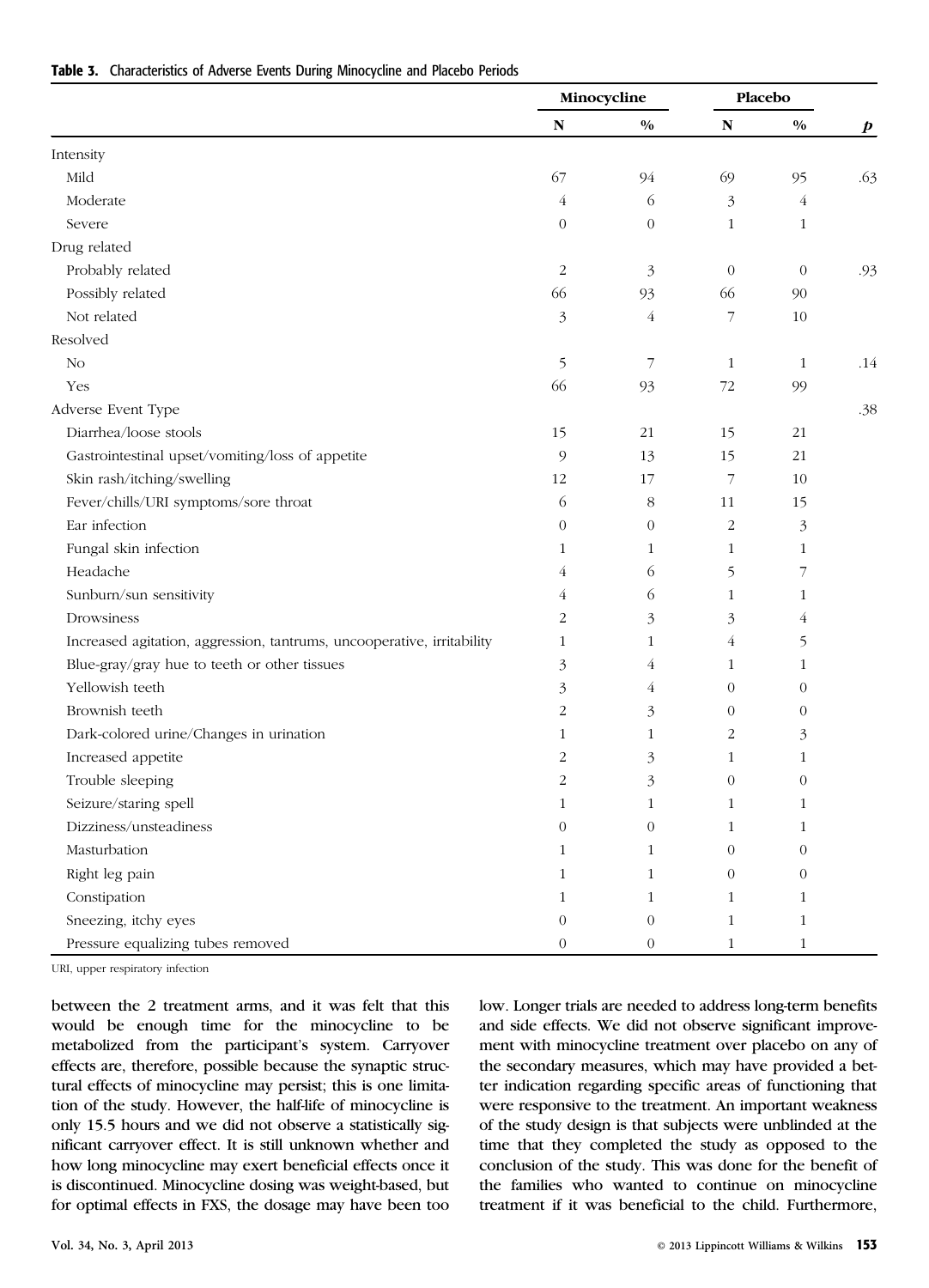

Figure 2. Examples of mechanisms for minocycline neuroprotection.

a preliminary efficacy analysis based on subjects who have completed the study was performed showing potential efficacy. These 2 aspects pose potential bias to the final reported efficacy results. Another weakness is that drug-related side effects have the potential to unblind both subjects and investigators; for minocycline, these include teeth graying and photosensitivity. However, there was no significant difference in these effects or any other side effects between the 2 study groups. We had only 1 episode of unblinding because of a serious AE (a seizure) and the patient was on placebo. A similar number of patients completed the trial in each arm (Fig. 1). Finally, the designed study power was 85%. This was not fully achieved potentially because the number of enrolled patients was about 10% below planned recruitment and not all subjects completed both study periods.

# CONCLUSIONS

Minocycline treatment for 3 months in children with fragile X syndrome (FXS) was associated with greater benefits in global functioning when compared with placebo, although the clinical improvement was modest. Treatment with minocycline for 3 months was safe as almost all side effects were mild and no different than on placebo. Further studies including long-term follow-up of individuals with FXS treated with minocycline are warranted with a careful assessment of effects on dentition and the immune system.

#### ACKNOWLEDGMENTS

The authors would like to thank Erika Bickel, BS, for her assistance in data collection and Smiley Hom, PharmD, for his assistance and advice in the study medication preparation process. Ms. Bickel and Dr. Hom have not received any compensation for their contributions. The authors thank all of the patients and their families whose participation made this study possible.

#### **REFERENCES**

- 1. Crawford DC, Meadows KL, Newman JL, et al. Prevalence of the fragile X syndrome in African-Americans. Am J Med Genet. 2002; 110:226–233.
- 2. Hagerman PJ. The fragile X prevalence paradox. *J Med Genet.* 2008; 45:498–499.
- 3. Qin M, Kang J, Burlin TV, Jiang C, Smith CB. Postadolescent changes in regional cerebral protein synthesis: an in vivo study in the FMR1 null mouse. J Neurosci. 2005;25:5087–5095.
- 4. Darnell JC, Van Driesche SJ, Zhang C, et al. FMRP stalls ribosomal translocation on mRNAs linked to synaptic function and autism. Cell. 2011;146:247–261.
- 5. De Rubeis S, Bagni C. Fragile X mental retardation protein control of neuronal mRNA metabolism: Insights into mRNA stability. Mol Cell Neurosci. 2010;43:43–50.
- 6. Hoeffer CA, Sanchez E, Hagerman RJ, et al. Altered mTOR signaling and enhanced CYFIP2 expression levels in subjects with fragile X syndrome. Genes Brain Behav. 2012;11:332–341.
- 7. Dolen G, Carpenter RL, Ocain TD, Bear MF. Mechanism-based approaches to treating fragile X. Pharmacol Ther. 2010;127:78–93.
- 8. Hagerman R, Lauterborn J, Au J, Berry-Kravis E. Fragile X syndrome and targeted treatment trials. Results Probl Cell Differ. 2012;54: 297–335.